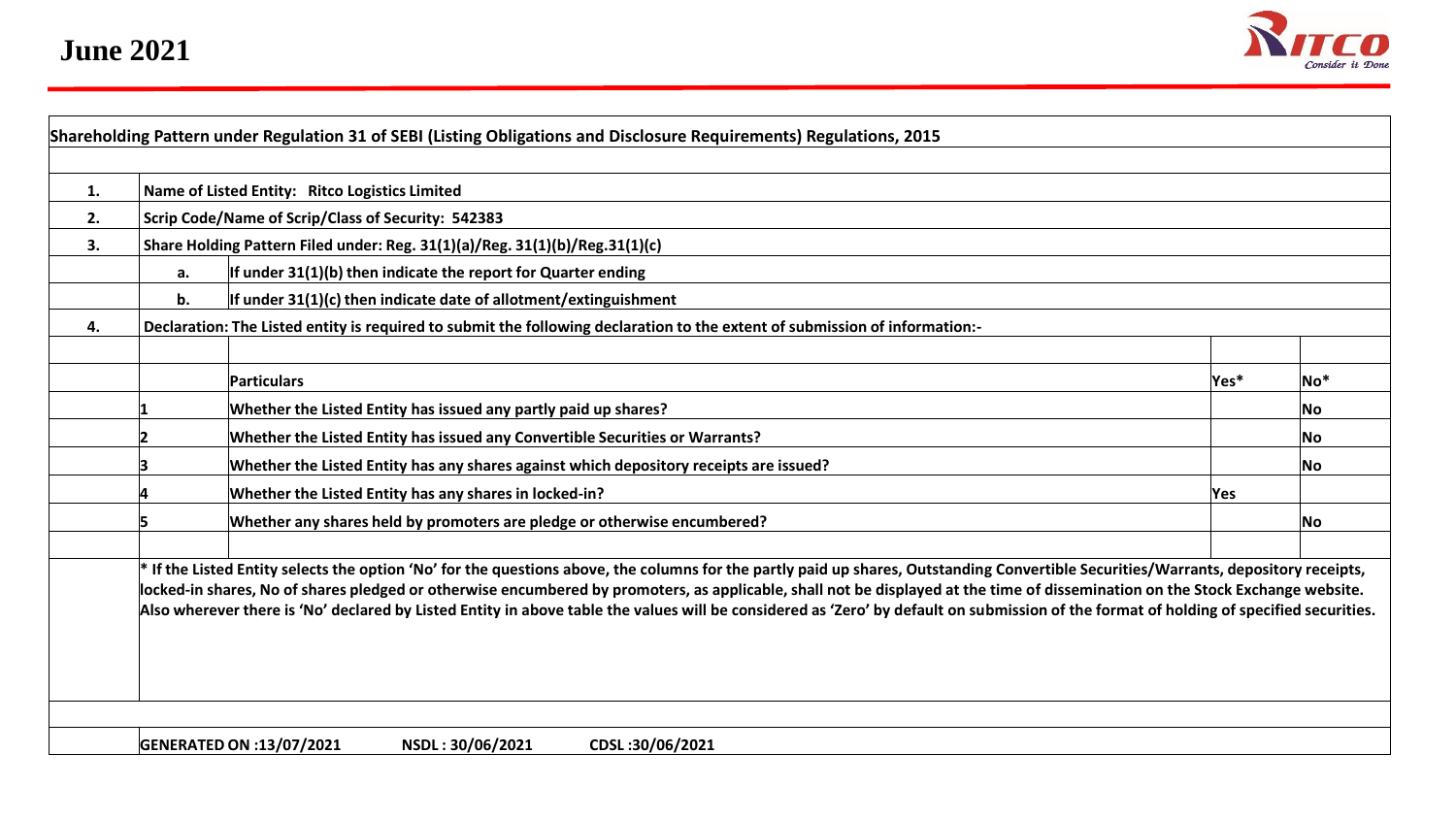

| <b>Ritco Logistics Limited</b>                              |                                      |                                     |                                                   |                                              |                                                         |                                  |                                                                                          |                     |                                   |                  |                                            |                                                                                                                                            |                                                                                                                                           |                               |                                                 |                                                        |                                                |                                                                     |
|-------------------------------------------------------------|--------------------------------------|-------------------------------------|---------------------------------------------------|----------------------------------------------|---------------------------------------------------------|----------------------------------|------------------------------------------------------------------------------------------|---------------------|-----------------------------------|------------------|--------------------------------------------|--------------------------------------------------------------------------------------------------------------------------------------------|-------------------------------------------------------------------------------------------------------------------------------------------|-------------------------------|-------------------------------------------------|--------------------------------------------------------|------------------------------------------------|---------------------------------------------------------------------|
| Table I - Summary Statement holding of specified securities |                                      |                                     |                                                   |                                              |                                                         |                                  |                                                                                          |                     |                                   |                  |                                            |                                                                                                                                            |                                                                                                                                           |                               |                                                 |                                                        |                                                |                                                                     |
|                                                             |                                      |                                     |                                                   |                                              |                                                         |                                  |                                                                                          |                     |                                   |                  |                                            |                                                                                                                                            |                                                                                                                                           |                               |                                                 |                                                        |                                                |                                                                     |
|                                                             |                                      |                                     |                                                   |                                              |                                                         |                                  |                                                                                          | of securities       |                                   |                  | Number of Voting Rights held in each class |                                                                                                                                            |                                                                                                                                           | Number of Locked in<br>shares |                                                 | Number of Shares<br>pledged or otherwise<br>encumbered |                                                |                                                                     |
|                                                             | Category Category of shareholder     | Nos. of<br>sharehold shares<br>lers | No. of<br>fully paid paid-up<br>up equity<br>held | No. of<br>Partly<br>equity<br>shares<br>held | No. of<br>shares<br>Depositor shares<br>v Receipts held | underlying Total nos. d as per   | Sharehold<br>ing as a %<br>of total<br>$ no.$ of<br>shares<br>Calculate<br>SCRR,<br>1957 | No of Voting Rights | Class eg: $X$ Class eg: $y$ Total |                  | % of<br>$(A+B+C)$                          | No. of Shares assuming full<br><b>Underlying</b><br>Outstanding<br>convertible<br>Total as a securities<br>(including<br><b>Warrants</b> ) | Shareholding<br>las a %<br>conversion of<br>convertible<br>securities (as<br>a percentage<br>of diluted<br>share capital) $\vert$ No. (a) |                               | As a % of<br>total<br>Shares<br>$\vert$ held(b) | No. (a)                                                | As a % of<br>total<br><b>Shares</b><br>held(b) | Number<br>of equity<br>shares<br>held in<br>demateria<br>lised form |
| (1)                                                         | (11)                                 | (III)                               | (IV)                                              | (V)                                          | (VI)                                                    | $(VII) =$<br>$(IV)+(V)+$<br>(VI) | (VIII) As a<br>% of<br>$(A+B+C2)$                                                        | (IX)                |                                   |                  |                                            | (X)                                                                                                                                        | $(XI) = (VII)+(X)$<br>As a % of<br>$(A+B+C2)$                                                                                             | (XII)                         |                                                 | (XIII)                                                 |                                                | (XIV)                                                               |
| (A)                                                         | <b>Promoter &amp; Promoter Group</b> |                                     | 17876618 0                                        |                                              |                                                         | 17876618 73.0355                 |                                                                                          | 17876618 0          |                                   | 17876618 73.0355 |                                            |                                                                                                                                            | 73.0355                                                                                                                                   | 5017700                       | 28.0685                                         |                                                        | 0.0000                                         | 17876618                                                            |
| (B)                                                         | Public                               | 512                                 | 6600000                                           |                                              |                                                         | 6600000 26.9645                  |                                                                                          | 6600000 0           |                                   |                  | 6600000 26.9645                            |                                                                                                                                            | 26.9645                                                                                                                                   |                               | 0.0000                                          | <b>NA</b>                                              | <b>NA</b>                                      | 6600000                                                             |
| (C)                                                         | Non Promoter - Non Public            |                                     |                                                   |                                              |                                                         |                                  |                                                                                          |                     |                                   |                  |                                            |                                                                                                                                            |                                                                                                                                           |                               | 0.0000                                          | <b>NA</b>                                              | <b>NA</b>                                      |                                                                     |
| (C1)                                                        | <b>Shares Underlying DRs</b>         |                                     |                                                   |                                              |                                                         |                                  | 0.0000                                                                                   |                     |                                   |                  | 0.0000                                     |                                                                                                                                            | 0.0000                                                                                                                                    |                               | 0.0000                                          | <b>NA</b>                                              | <b>NA</b>                                      | n                                                                   |
| (C2)                                                        | Shares Held By Employee Trust        |                                     |                                                   |                                              |                                                         |                                  | 0.0000                                                                                   |                     |                                   |                  | 0.0000                                     |                                                                                                                                            | 0.0000                                                                                                                                    |                               | 0.0000                                          | <b>NA</b>                                              | İΝA                                            | ın                                                                  |
|                                                             | Total                                | 519                                 | 24476618 0                                        |                                              |                                                         | 24476618 100.0000 24476618 0     |                                                                                          |                     |                                   |                  | 24476618 100.0000 0                        |                                                                                                                                            | 100.0000                                                                                                                                  | 5017700 20.4999               |                                                 |                                                        | 0.0000                                         | 24476618                                                            |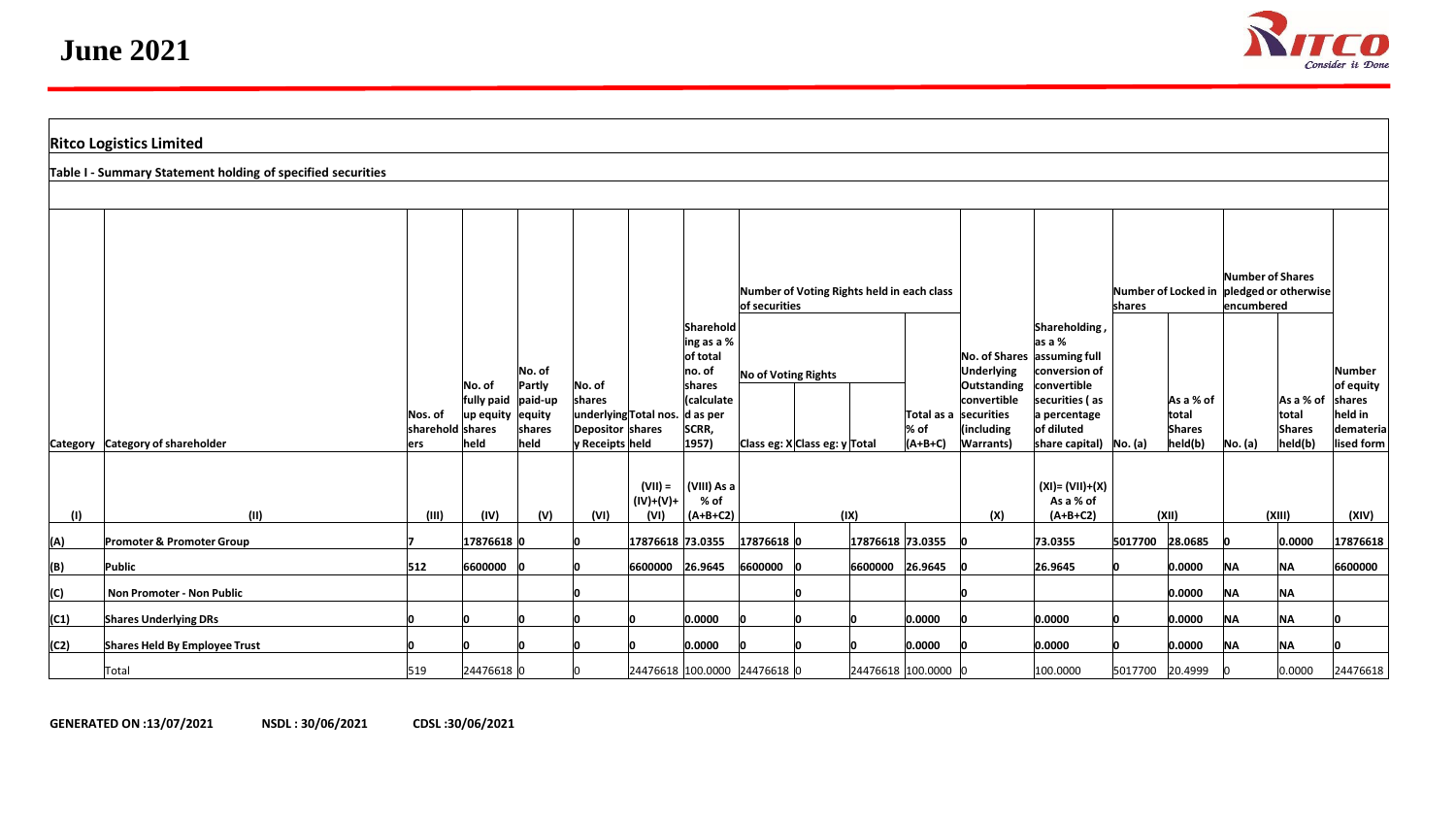

|     | <b>Ritco Logistics Limited</b>                                                       |            |                         |                             |                                                        |                                                       |                           |                                                            |                                                          |  |          |                  |                                                                                 |                                                                                                                          |                            |                                           |                                                     |                     |                                                            |
|-----|--------------------------------------------------------------------------------------|------------|-------------------------|-----------------------------|--------------------------------------------------------|-------------------------------------------------------|---------------------------|------------------------------------------------------------|----------------------------------------------------------|--|----------|------------------|---------------------------------------------------------------------------------|--------------------------------------------------------------------------------------------------------------------------|----------------------------|-------------------------------------------|-----------------------------------------------------|---------------------|------------------------------------------------------------|
|     | Table II - Statement showing shareholding pattern of the Promoter and Promoter Group |            |                         |                             |                                                        |                                                       |                           |                                                            |                                                          |  |          |                  |                                                                                 |                                                                                                                          |                            |                                           |                                                     |                     |                                                            |
|     |                                                                                      |            |                         |                             |                                                        |                                                       |                           |                                                            |                                                          |  |          |                  |                                                                                 |                                                                                                                          |                            |                                           |                                                     |                     |                                                            |
|     |                                                                                      |            |                         |                             |                                                        |                                                       |                           |                                                            | Number of Voting Rights held in each class of securities |  |          |                  | Shareholding, as a %                                                            |                                                                                                                          | Number of Locked in shares |                                           | Number of Shares pledged or<br>otherwise encumbered |                     |                                                            |
|     |                                                                                      |            |                         |                             |                                                        |                                                       |                           | Shareholding % No of Voting Rights                         |                                                          |  |          |                  |                                                                                 | assuming full                                                                                                            |                            |                                           |                                                     |                     | lNumber of                                                 |
|     | Category & Name of the shareholders                                                  | PAN        | Nos. of<br>shareholders | No. of fully<br>shares held | Partly paid-up<br>paid up equity equity shares<br>held | No. of shares<br>underlying<br>Depository<br>Receipts | Total nos.<br>shares held | calculated as<br>per SCRR, 1957<br>As a % of<br>$(A+B+C2)$ |                                                          |  | Total    | $(A+B+C)$        | No. of Shares<br>Total as a % of convertible securities<br>(including Warrants) | conversion of<br>Underlying Outstanding convertible securities (<br>as a percentage of<br>diluted share capital) No. (a) |                            | As a % of total<br>Shares held(b) No. (a) |                                                     | Shares held(b) form | equity shares<br>held in<br>As a % of total dematerialised |
|     |                                                                                      | (11)       | (III)                   | (IV)                        | (V)                                                    | (VI)                                                  | (VI)                      | $ VII  =  IV)+(V)+ VIII $ As a % of<br>$(A+B+C2)$          |                                                          |  | (IX)     |                  | (X)                                                                             | (XI)= (VII)+(X) As a %<br>of $(A+B+C2)$                                                                                  |                            | (XII)                                     |                                                     | (XIII)              | (XIV)                                                      |
|     | Indian                                                                               |            |                         |                             |                                                        |                                                       |                           |                                                            |                                                          |  |          |                  |                                                                                 |                                                                                                                          |                            |                                           |                                                     |                     |                                                            |
| (a) | Individuals / Hindu Undivided Family                                                 |            |                         | 13718698                    |                                                        |                                                       | 13718698                  | 56.0482                                                    | 13718698                                                 |  | 13718698 | 56.0482          |                                                                                 | 56.0482                                                                                                                  | 5017700                    | 36.5756                                   |                                                     | 0.0000              | 13718698                                                   |
|     | Man Mohan Pal Singh Chadha                                                           | AAAPC3656J |                         | 8898668                     |                                                        |                                                       | 8898668                   | 36.3558                                                    | 8898668                                                  |  | 8898668  | 36.3558          |                                                                                 | 36.3558                                                                                                                  | 2508850                    | 28.1935                                   |                                                     | 0.0000              | 8898668                                                    |
|     | Sanjeev Kumar Elwadhi                                                                | AAAPE4754B |                         | 4779530                     |                                                        |                                                       | 4779530                   | 19.5269                                                    | 4779530                                                  |  | 4779530  | 19.5269          |                                                                                 | 19.5269                                                                                                                  | 508850                     | 52.4916                                   |                                                     | 0.0000              | 4779530                                                    |
|     | Manmohan Singh Chadha Huf                                                            | AADHM2652P |                         | 39000                       |                                                        |                                                       | 39000                     | 0.1593                                                     | 39000                                                    |  | 39000    | 0.1593           |                                                                                 | .1593                                                                                                                    |                            | 0000.                                     |                                                     | 0.0000              | 39000                                                      |
|     | Roma Wadhwa                                                                          | ABGPW6541H |                         | 500                         |                                                        |                                                       | 500                       | 0.0020                                                     | 500                                                      |  | 500      | 0.0020           |                                                                                 | 0.0020                                                                                                                   |                            | 0000.0                                    |                                                     | 0.0000              | 500                                                        |
|     | Shyam Sunder Elwadhi                                                                 | AADPE3391F |                         | 500                         |                                                        |                                                       | 500                       | 0.0020                                                     | 500                                                      |  | 500      | 0.0020           |                                                                                 | 0.0020                                                                                                                   |                            | 0.0000                                    |                                                     | 0.0000              | 500                                                        |
|     | Tanya                                                                                | ATTPT7222K |                         | 500                         |                                                        |                                                       | 500                       | 0.0020                                                     | 500                                                      |  | 500      | 0.0020           |                                                                                 | 0.0020                                                                                                                   |                            | 0000.0                                    |                                                     | 0.0000              | 500                                                        |
| (b) | Central Government / State Government(s)                                             |            |                         |                             |                                                        |                                                       |                           | 0.0000                                                     |                                                          |  |          | 0.0000           |                                                                                 | 0.0000                                                                                                                   |                            | 0.0000                                    |                                                     | 0.0000              |                                                            |
| (c) | <b>Financial Institutions / Banks</b>                                                |            |                         |                             |                                                        |                                                       |                           | 0.0000                                                     |                                                          |  |          | 0.0000           |                                                                                 | 0.0000                                                                                                                   |                            | 0.0000                                    |                                                     | 0.0000              |                                                            |
| (d) | Any Other (Specify)                                                                  |            |                         | 4157920                     |                                                        |                                                       | 4157920                   | 16.9873                                                    | 4157920                                                  |  | 4157920  | 16.9873          |                                                                                 | 16.9873                                                                                                                  |                            | 0.0000                                    |                                                     | 0.0000              | 4157920                                                    |
|     | <b>Bodies Corporate</b>                                                              |            |                         | 4157920                     |                                                        |                                                       | 4157920                   | 16.9873                                                    | 4157920                                                  |  | 4157920  | 16.9873          |                                                                                 | 16.9873                                                                                                                  |                            | 0.0000                                    |                                                     | 0.0000              | 4157920                                                    |
|     | Ritco Leasing And Finance Pvt Ltd                                                    | AAACR0986M |                         | 4157920                     |                                                        |                                                       | 4157920                   | 16.9873                                                    | 4157920                                                  |  | 4157920  | 16.9873          |                                                                                 | 6.9873                                                                                                                   |                            | 0000.0                                    |                                                     | 0.0000              | 4157920                                                    |
|     | Sub Total (A)(1)                                                                     |            |                         | 17876618                    |                                                        |                                                       | 17876618                  | 73.0355                                                    | 17876618                                                 |  | 17876618 | 73.0355          |                                                                                 | 73.0355                                                                                                                  | 5017700                    | 28.0685                                   |                                                     | 0.0000              | 17876618                                                   |
|     | Foreign                                                                              |            |                         |                             |                                                        |                                                       |                           |                                                            |                                                          |  |          |                  |                                                                                 |                                                                                                                          |                            |                                           |                                                     |                     |                                                            |
|     |                                                                                      |            |                         |                             |                                                        |                                                       |                           |                                                            |                                                          |  |          |                  |                                                                                 |                                                                                                                          |                            |                                           |                                                     |                     |                                                            |
| (a) | ndividuals (Non-Resident Individuals / Foreign Individuals)                          |            |                         |                             |                                                        |                                                       |                           | 0.0000                                                     |                                                          |  |          | 0.0000           |                                                                                 | 0.0000                                                                                                                   |                            | 0.0000                                    |                                                     | 0.0000              |                                                            |
| (b) | Government                                                                           |            |                         |                             |                                                        |                                                       |                           | 0.0000                                                     |                                                          |  |          | 0.0000           |                                                                                 | 0.0000                                                                                                                   |                            | 0.0000                                    |                                                     | 0.0000              |                                                            |
| (c) | <b>Institutions</b>                                                                  |            |                         |                             |                                                        |                                                       |                           | 0.0000                                                     |                                                          |  |          | 0.0000           |                                                                                 | 0.0000                                                                                                                   |                            | 0.0000                                    |                                                     | 0.0000              |                                                            |
| (d) | Foreign Portfolio Investor                                                           |            |                         |                             |                                                        |                                                       |                           | 0.0000<br>0.0000                                           |                                                          |  |          | 0.0000<br>0.0000 |                                                                                 | 0.0000<br>0.0000                                                                                                         |                            | 0.0000<br>0.0000                          |                                                     | 0.0000<br>0.0000    |                                                            |
| (e) | Any Other (Specify)                                                                  |            |                         |                             |                                                        |                                                       |                           | 0.0000                                                     |                                                          |  |          | 0.0000           |                                                                                 | 0.0000                                                                                                                   |                            | 0.0000                                    |                                                     | 0.0000              |                                                            |
|     | Sub Total (A)(2)                                                                     |            |                         |                             |                                                        |                                                       |                           |                                                            |                                                          |  |          |                  |                                                                                 |                                                                                                                          |                            |                                           |                                                     |                     |                                                            |
|     | Total Shareholding Of Promoter And Promoter Group (A)= (A)(1)+(A)(2)                 |            |                         | 17876618                    |                                                        |                                                       | 17876618                  | 73.0355                                                    | 17876618                                                 |  | 17876618 | 73.0355          |                                                                                 | 73.0355                                                                                                                  | 5017700                    | 28.0685                                   |                                                     | 0.0000              | 17876618                                                   |

**Details of Shares which remain unclaimed may be given hear along with details such as number of shareholders, outstanding shares held in demat/unclaimed suspense account, voting rights which are frozen etc.**

**Note :**

**(1) PAN would not be displayed on website of Stock Exchange(s)** 

**(2) The term 'Encumbrance' has the same meaning as assigned under regulation 28(3) of SEBI (Substantial Acquisition of Shares and Takeovers) Regulations, 2011.**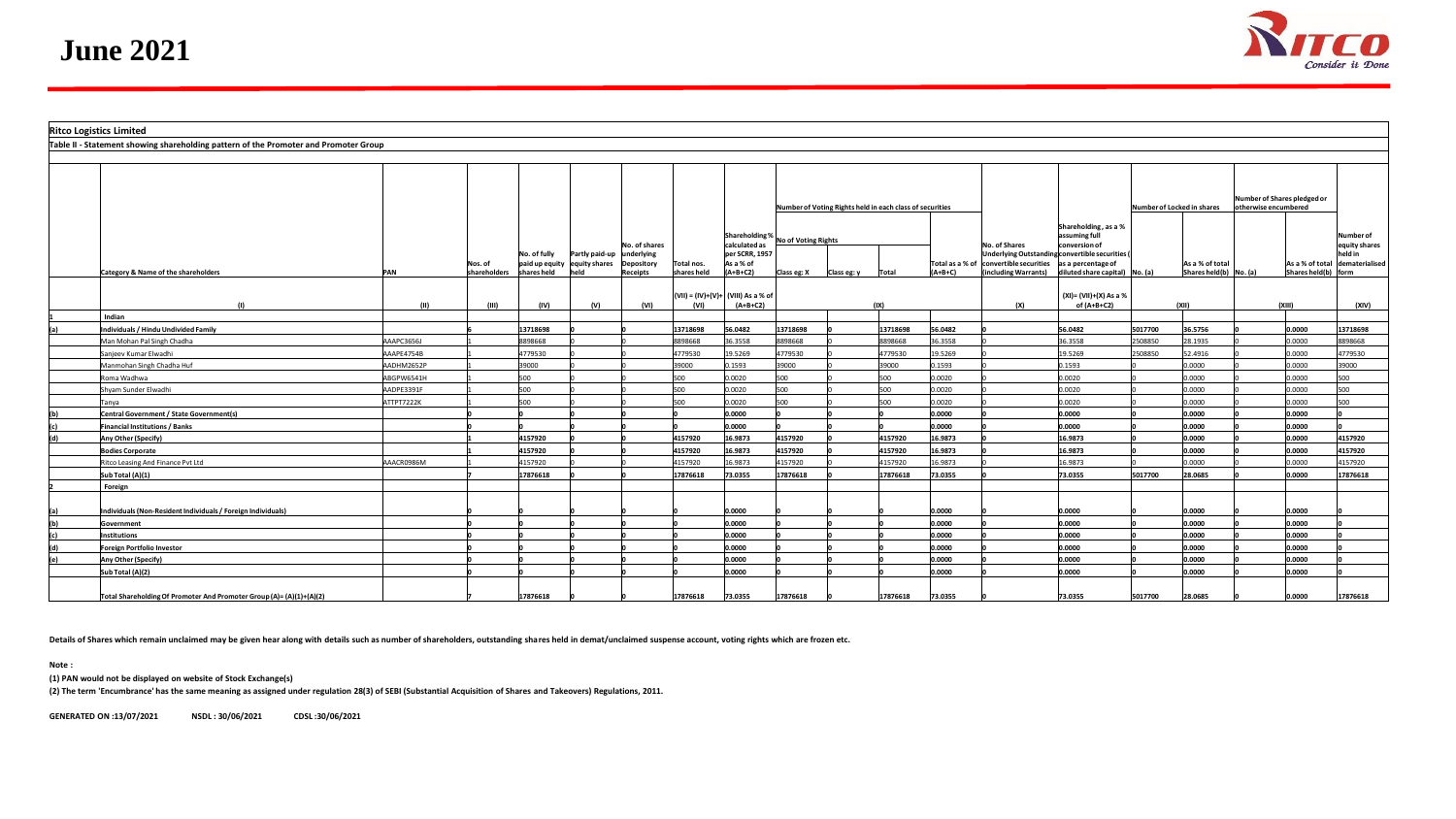

| <b>Ritco Logistics Limited</b> |                                                                                   |                 |                      |             |                                                                                   |                     |                        |                                                       |                                                          |             |         |                         |                                    |                                       |  |                                                  |  |  |                                                                                      |
|--------------------------------|-----------------------------------------------------------------------------------|-----------------|----------------------|-------------|-----------------------------------------------------------------------------------|---------------------|------------------------|-------------------------------------------------------|----------------------------------------------------------|-------------|---------|-------------------------|------------------------------------|---------------------------------------|--|--------------------------------------------------|--|--|--------------------------------------------------------------------------------------|
|                                |                                                                                   |                 |                      |             |                                                                                   |                     |                        |                                                       |                                                          |             |         |                         |                                    |                                       |  |                                                  |  |  |                                                                                      |
|                                | Table III - Statement showing shareholding pattern of the Public shareholder      |                 |                      |             |                                                                                   |                     |                        |                                                       |                                                          |             |         |                         |                                    |                                       |  |                                                  |  |  |                                                                                      |
|                                |                                                                                   |                 |                      |             |                                                                                   |                     |                        |                                                       |                                                          |             |         |                         |                                    |                                       |  |                                                  |  |  |                                                                                      |
|                                |                                                                                   |                 |                      |             |                                                                                   |                     |                        |                                                       |                                                          |             |         |                         |                                    |                                       |  |                                                  |  |  |                                                                                      |
|                                |                                                                                   |                 |                      |             |                                                                                   |                     |                        |                                                       |                                                          |             |         |                         |                                    |                                       |  |                                                  |  |  |                                                                                      |
|                                |                                                                                   |                 |                      |             |                                                                                   |                     |                        |                                                       |                                                          |             |         |                         |                                    |                                       |  |                                                  |  |  |                                                                                      |
|                                |                                                                                   |                 |                      |             |                                                                                   |                     |                        |                                                       |                                                          |             |         |                         |                                    |                                       |  |                                                  |  |  |                                                                                      |
|                                |                                                                                   |                 |                      |             |                                                                                   |                     |                        |                                                       | Number of Voting Rights held in each class of securities |             |         |                         |                                    | Number of Locked in shares            |  | Number of Shares pledged or otherwise encumbered |  |  |                                                                                      |
|                                |                                                                                   |                 |                      |             |                                                                                   |                     |                        |                                                       |                                                          |             |         |                         |                                    |                                       |  |                                                  |  |  |                                                                                      |
|                                |                                                                                   |                 |                      |             |                                                                                   |                     |                        |                                                       |                                                          |             |         |                         |                                    |                                       |  |                                                  |  |  |                                                                                      |
|                                |                                                                                   |                 |                      |             |                                                                                   |                     |                        |                                                       | No of Voting Rights                                      |             |         |                         |                                    |                                       |  |                                                  |  |  |                                                                                      |
|                                |                                                                                   |                 |                      |             |                                                                                   |                     |                        |                                                       |                                                          |             |         |                         |                                    |                                       |  |                                                  |  |  |                                                                                      |
|                                |                                                                                   |                 |                      |             |                                                                                   |                     |                        |                                                       |                                                          |             |         |                         |                                    |                                       |  |                                                  |  |  |                                                                                      |
|                                |                                                                                   |                 |                      |             |                                                                                   |                     |                        |                                                       |                                                          |             |         |                         |                                    |                                       |  |                                                  |  |  |                                                                                      |
|                                |                                                                                   |                 |                      |             |                                                                                   |                     |                        |                                                       |                                                          |             |         |                         |                                    |                                       |  |                                                  |  |  |                                                                                      |
|                                |                                                                                   |                 |                      |             |                                                                                   |                     |                        |                                                       |                                                          |             |         |                         |                                    | areholding , as a %                   |  |                                                  |  |  |                                                                                      |
|                                |                                                                                   |                 |                      |             |                                                                                   |                     |                        |                                                       |                                                          |             |         |                         | No. of Shares Underlying           | assuming full conversion o            |  |                                                  |  |  |                                                                                      |
|                                |                                                                                   |                 |                      |             |                                                                                   |                     |                        | Shareholding % calculated a                           |                                                          |             |         |                         | Outstanding convertible            | convertible securities ( as a         |  |                                                  |  |  |                                                                                      |
|                                | Category & Name of the shareholders                                               |                 | Nos. of shareholders | shares held | No. of fully paid up equity Partly paid-up equity shares No. of shares underlying | Depository Receipts | Total nos. shares held | per SCRR, 1957 As a % of<br>$(A+B+C2)$                | lass eg: X                                               | Class eg: y |         | Total as a % of (A+B+C) | securities (including<br>Warrants) | creentage of diluted share<br>pital)  |  | As a % of total Shares held(b) No. (a)           |  |  | umber of equity shares<br>As a % of total Shares held(b) held in dematerialised form |
|                                |                                                                                   |                 |                      |             |                                                                                   |                     |                        |                                                       |                                                          |             |         |                         |                                    |                                       |  |                                                  |  |  |                                                                                      |
|                                |                                                                                   |                 |                      |             |                                                                                   |                     |                        |                                                       |                                                          |             |         |                         |                                    |                                       |  |                                                  |  |  |                                                                                      |
|                                |                                                                                   |                 |                      |             |                                                                                   |                     |                        |                                                       |                                                          |             |         |                         |                                    |                                       |  |                                                  |  |  |                                                                                      |
|                                |                                                                                   |                 | $\mathbf{f}$         | (IV)        | (V)                                                                               | (VI)                |                        | $(VII) = (IV) + (V) + (VI)$ (VIII) As a % of (A+B+C2) |                                                          |             |         |                         |                                    | (XI)=(VII)+(X)As a % of<br>$(A+B+C2)$ |  |                                                  |  |  | (xiv)                                                                                |
|                                |                                                                                   |                 |                      |             |                                                                                   |                     |                        |                                                       |                                                          |             |         |                         |                                    |                                       |  |                                                  |  |  |                                                                                      |
|                                | stitutions                                                                        |                 |                      |             |                                                                                   |                     |                        |                                                       |                                                          |             |         |                         |                                    |                                       |  |                                                  |  |  |                                                                                      |
|                                | Mutual Fund                                                                       |                 |                      |             |                                                                                   |                     |                        | .0000                                                 |                                                          |             |         | 0.0000                  |                                    | coop                                  |  | noon                                             |  |  |                                                                                      |
|                                | Venture Capital Funds                                                             |                 |                      |             |                                                                                   |                     |                        | 0.0000                                                |                                                          |             |         | 0.0000                  |                                    | 0000                                  |  | coon                                             |  |  |                                                                                      |
|                                | Alternate Investment Funds                                                        |                 |                      |             |                                                                                   |                     |                        | .0000                                                 |                                                          |             |         | 0.0000                  |                                    | cooc                                  |  |                                                  |  |  |                                                                                      |
|                                | oreign Venture Capital Investors                                                  |                 |                      |             |                                                                                   |                     |                        | .0000                                                 |                                                          |             |         | n noon                  |                                    | coop                                  |  | anno                                             |  |  |                                                                                      |
|                                | Foreign Portfolio Investor                                                        |                 |                      |             |                                                                                   |                     |                        | .0000                                                 |                                                          |             |         | 0.0000                  |                                    | ooon                                  |  |                                                  |  |  |                                                                                      |
|                                | inancial Institutions / Banks                                                     |                 |                      |             |                                                                                   |                     |                        | .0000                                                 |                                                          |             |         | 0.0000                  |                                    | $\sim$                                |  | $\sim$                                           |  |  |                                                                                      |
|                                | <b>Insurance Companies</b>                                                        |                 |                      |             |                                                                                   |                     |                        | 0.0000                                                |                                                          |             |         | 0.0000                  |                                    | 0,0000                                |  | coon                                             |  |  |                                                                                      |
|                                |                                                                                   |                 |                      |             |                                                                                   |                     |                        | DO00                                                  |                                                          |             |         |                         |                                    |                                       |  |                                                  |  |  |                                                                                      |
|                                | rovident Funds/ Pension Funds                                                     |                 |                      |             |                                                                                   |                     |                        |                                                       |                                                          |             |         |                         |                                    |                                       |  |                                                  |  |  |                                                                                      |
|                                | Any Other (Specify)                                                               |                 |                      |             |                                                                                   |                     |                        | 0.0000                                                |                                                          |             |         | 0.0000                  |                                    | ,0000                                 |  | ,0000                                            |  |  |                                                                                      |
|                                | Sub Total (B)(1)                                                                  |                 |                      |             |                                                                                   |                     |                        | onno                                                  |                                                          |             |         | noon                    |                                    | ww                                    |  |                                                  |  |  |                                                                                      |
|                                |                                                                                   |                 |                      |             |                                                                                   |                     |                        |                                                       |                                                          |             |         |                         |                                    |                                       |  |                                                  |  |  |                                                                                      |
|                                | Central Government/ State Government(s)/ President of India                       |                 |                      |             |                                                                                   |                     |                        |                                                       |                                                          |             |         |                         |                                    |                                       |  |                                                  |  |  |                                                                                      |
|                                | Sub Total (B)(2)                                                                  |                 |                      |             |                                                                                   |                     |                        | ,0000                                                 |                                                          |             |         | 0,0000                  |                                    |                                       |  |                                                  |  |  |                                                                                      |
|                                | Non-Institutions                                                                  |                 |                      |             |                                                                                   |                     |                        |                                                       |                                                          |             |         |                         |                                    |                                       |  |                                                  |  |  |                                                                                      |
|                                | dividuals                                                                         |                 |                      |             |                                                                                   |                     |                        |                                                       |                                                          |             |         |                         |                                    |                                       |  |                                                  |  |  |                                                                                      |
|                                |                                                                                   |                 |                      |             |                                                                                   |                     |                        |                                                       |                                                          |             |         |                         |                                    |                                       |  |                                                  |  |  |                                                                                      |
|                                | Individual shareholders holding nominal share capital up to Rs. 2 lakhs.          |                 |                      | 66400       |                                                                                   |                     | 0046488                | 5825                                                  | 366400                                                   |             | 366400  | 5825                    |                                    |                                       |  |                                                  |  |  | 66400                                                                                |
|                                |                                                                                   |                 |                      |             |                                                                                   |                     |                        |                                                       |                                                          |             |         |                         |                                    |                                       |  |                                                  |  |  |                                                                                      |
|                                |                                                                                   |                 |                      |             |                                                                                   |                     |                        |                                                       |                                                          |             |         |                         |                                    |                                       |  |                                                  |  |  |                                                                                      |
|                                | . Individual shareholders holding nominal share capital in excess of Rs. 2 lakhs. |                 |                      |             |                                                                                   |                     |                        | 5.7017                                                |                                                          |             |         | 6.7017                  |                                    | 6.7017                                |  |                                                  |  |  | cenna                                                                                |
|                                | epinder Singh Poonian                                                             | <b>IPP4724F</b> |                      | 93600       |                                                                                   |                     | 3600                   | 6081                                                  | 3600                                                     |             |         | 1,6081                  |                                    | 6081                                  |  |                                                  |  |  | 3600                                                                                 |
|                                | ney Parkash                                                                       | AHPP2297D       |                      | 1200        |                                                                                   |                     | 251200                 | 5350                                                  | 51200                                                    |             |         | 0.0253                  |                                    |                                       |  |                                                  |  |  | 1200                                                                                 |
|                                | pul Mohan Patel                                                                   | TFPP3320C       |                      |             |                                                                                   |                     | sann                   | 6474                                                  | <b>ISOOO</b>                                             |             |         | 2.6474                  |                                    | .6474                                 |  |                                                  |  |  | 8000                                                                                 |
|                                | NBFCs registered with RBI                                                         |                 |                      |             |                                                                                   |                     |                        | 0.131                                                 |                                                          |             |         | 0.0131                  |                                    | 0121                                  |  |                                                  |  |  |                                                                                      |
|                                | <b>Trust Employee</b>                                                             |                 |                      |             |                                                                                   |                     |                        | 0000                                                  |                                                          |             |         | 0,0000                  |                                    | cooc                                  |  |                                                  |  |  |                                                                                      |
|                                |                                                                                   |                 |                      |             |                                                                                   |                     |                        |                                                       |                                                          |             |         |                         |                                    |                                       |  |                                                  |  |  |                                                                                      |
|                                | Overseas Depositories(holding DRs) (balancing figure)                             |                 |                      |             |                                                                                   |                     |                        |                                                       |                                                          |             |         |                         |                                    |                                       |  |                                                  |  |  |                                                                                      |
|                                | Any Other (Specify)                                                               |                 |                      | 142400      |                                                                                   |                     | 1142400                | 4.6673                                                | 142400                                                   |             | 1142400 | 4.6673                  |                                    | 4.6673                                |  | coon                                             |  |  | 142400                                                                               |
|                                |                                                                                   |                 |                      |             |                                                                                   |                     |                        |                                                       |                                                          |             |         |                         |                                    | 1.7517                                |  |                                                  |  |  |                                                                                      |
|                                | <b>Hindu Undivided Family</b>                                                     |                 |                      | R4000       |                                                                                   |                     |                        | 0.7517                                                | 4000                                                     |             | 84000   | 0.7517                  |                                    |                                       |  |                                                  |  |  | 84000                                                                                |
|                                | Non Resident Indians (Non Repat)                                                  |                 |                      |             |                                                                                   |                     |                        | 0.0065                                                |                                                          |             |         | 0.0065                  |                                    | noss.                                 |  | $\sim$                                           |  |  | con .                                                                                |
|                                | Non Resident Indians (Repat)                                                      |                 |                      | 9200        |                                                                                   |                     | 19200                  | 0.0784                                                | 9200                                                     |             | 19200   | 0.0784                  |                                    | 0.0784                                |  | noon.                                            |  |  | 9200                                                                                 |
|                                |                                                                                   |                 |                      |             |                                                                                   |                     |                        |                                                       |                                                          |             |         |                         |                                    |                                       |  |                                                  |  |  |                                                                                      |
|                                | Body Corporate-Ltd Liability-Partnership-DR                                       |                 |                      |             |                                                                                   |                     |                        | 0065                                                  |                                                          |             |         | 2200                    |                                    |                                       |  |                                                  |  |  |                                                                                      |
|                                | learing Member                                                                    |                 |                      |             |                                                                                   |                     |                        | 0.261                                                 |                                                          |             |         | 0.0261                  |                                    | $\sim$                                |  |                                                  |  |  |                                                                                      |
|                                | Bodies Corporate                                                                  |                 |                      | 29600       |                                                                                   |                     | 329600                 | 3.7979                                                | 29600                                                    |             | 929600  | 3.7979                  |                                    | 3.7979                                |  | coon                                             |  |  | 29600                                                                                |
|                                | Sub Total (B)(3)                                                                  |                 |                      | 000006      |                                                                                   |                     | noono                  | 26.9645                                               | 500006                                                   |             | 000006  | 26.9645                 |                                    | 86.9645                               |  | coon                                             |  |  | 600000                                                                               |
|                                |                                                                                   |                 |                      |             |                                                                                   |                     |                        |                                                       |                                                          |             |         |                         |                                    |                                       |  |                                                  |  |  |                                                                                      |
|                                |                                                                                   |                 |                      |             |                                                                                   |                     |                        |                                                       |                                                          |             |         |                         |                                    |                                       |  |                                                  |  |  |                                                                                      |
|                                | Total Public Shareholding (B)=(B)(1)+(B)(2)+(B)(3)                                |                 |                      |             |                                                                                   |                     |                        | 5.9645                                                |                                                          |             |         | .9645                   |                                    |                                       |  |                                                  |  |  |                                                                                      |

**Details of the shareholders acting as persons in Concert including their Shareholding (No. and %): No. of shareholders No. of Shares**

**Details of Shares which remain unclaimed may be given hear along with details such as number of shareholders, outstanding shares held in demat/unclaimed suspense account, voting rights which are frozen etc.**

**Note :**

**(1) PAN would not be displayed on website of Stock Exchange(s).** 

**(2) The above format needs to disclose name of all holders holding more than 1% of total number of shares**

**(3) W.r.t. the information pertaining to Depository Receipts, the same may be disclosed in the respective columns to the extent information available and the balance to be disclosed as held by custodian.**